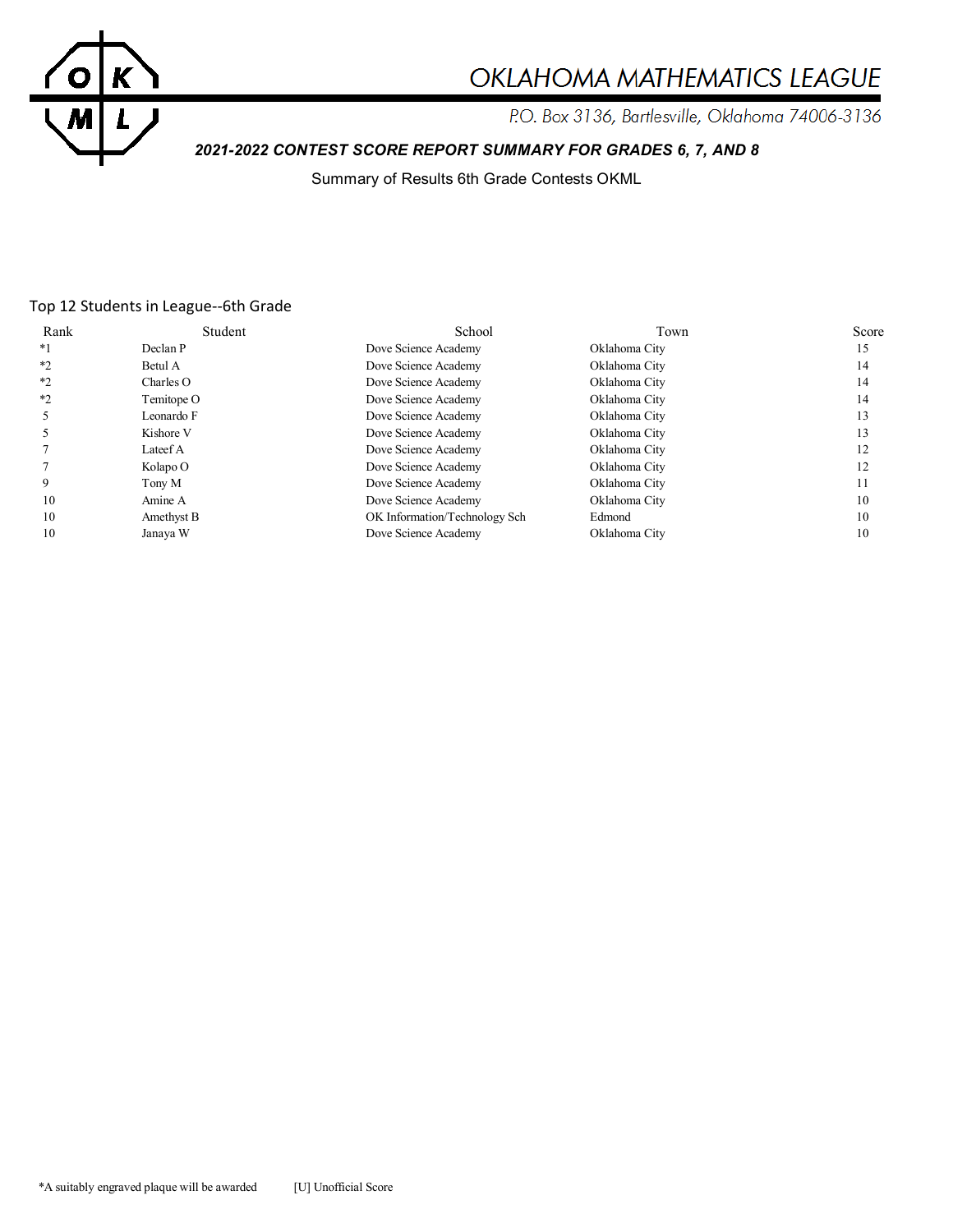# Summary of Results 6th Grade Contests OKML Regional Standings

#### **Oklahoma, Okmulgee**

Top Students in Region

| Rank | Student    | School               | Town          | Score |
|------|------------|----------------------|---------------|-------|
|      | Declan P   | Dove Science Academy | Oklahoma City |       |
|      | Betul A    | Dove Science Academy | Oklahoma City |       |
|      | Charles O  | Dove Science Academy | Oklahoma City |       |
|      | Temitope O | Dove Science Academy | Oklahoma City |       |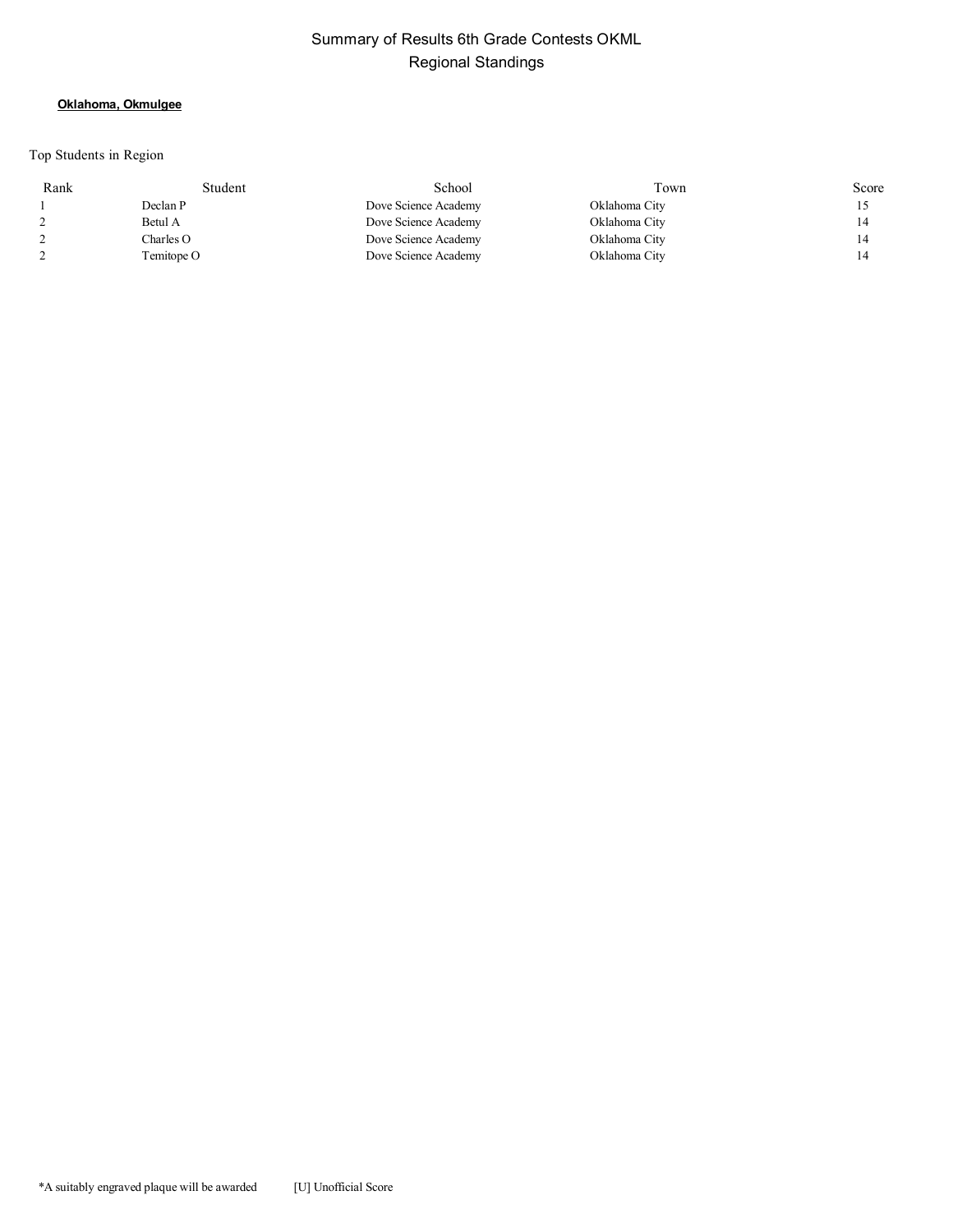## Summary of Results 7th Grade Contests OKML

## Top 1 Schools in League--7th Grade (4 Schools)

| Rank | School               | Fown          | Team Score |
|------|----------------------|---------------|------------|
| $*1$ | Heritage Hall School | Oklahoma City | 1 I J      |

## Top 15 Students in League--7th Grade

| Rank    | Student  | School                        | Town          | Score |
|---------|----------|-------------------------------|---------------|-------|
| $*_{1}$ | Ethan C  | Heritage Hall School          | Oklahoma City | 32    |
| $*_{2}$ | Carter H | Heritage Hall School          | Oklahoma City | 25    |
|         | Maliiq A | Dove Science Academy          | Oklahoma City | 20    |
|         | Sophia A | Heritage Hall School          | Oklahoma City | 20    |
|         | Jax A    | Heritage Hall School          | Oklahoma City | 19    |
|         | Josie B  | Heritage Hall School          | Oklahoma City | 19    |
|         | Adam H   | Heritage Hall School          | Oklahoma City | 19    |
| 8       | Carter J | OK Information/Technology Sch | Edmond        | 18    |
| 9       | Gisela P | Heritage Hall School          | Oklahoma City | 16    |
| 10      | Evett H  | Dove Science Academy          | Oklahoma City | 15    |
| 10      | Omar M   | Heritage Hall School          | Oklahoma City | 15    |
| 12      | Tanaka M | Dove Science Academy          | Oklahoma City | 14    |
| 12      | Yavuz Y  | Dove Science Academy          | Oklahoma City | 14    |
| 14      | Nihal E  | Dove Science Academy          | Oklahoma City | 13    |
| 15      | Aldryn P | Dove Science Academy          | Oklahoma City | 12    |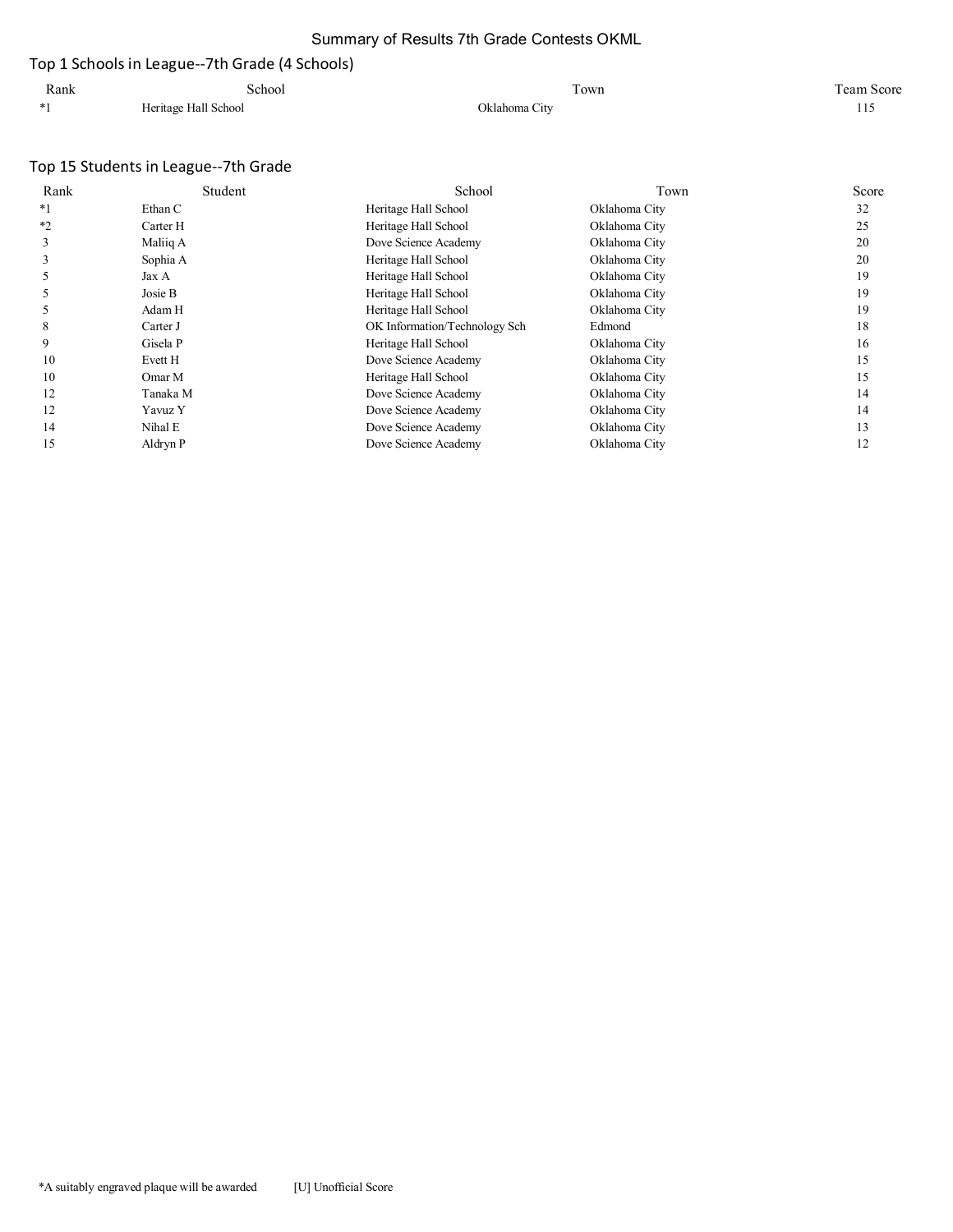## Summary of Results 7th Grade Contests OKML Regional Standings

#### **Oklahoma, Okmulgee**

## Top Schools in Region

| Rank | School               | Town          | <b>Team Score</b> |
|------|----------------------|---------------|-------------------|
|      | Heritage Hall School | Oklahoma City | 115               |
|      | Dove Science Academy | Oklahoma City | 76                |

## Top Students in Region

| Rank | Student  | School               | Town          | Score |
|------|----------|----------------------|---------------|-------|
|      | Ethan C  | Heritage Hall School | Oklahoma City | 32    |
|      | Carter H | Heritage Hall School | Oklahoma City | 25    |
|      | Maliiq A | Dove Science Academy | Oklahoma City | 20    |
|      | Sophia A | Heritage Hall School | Oklahoma City | 20    |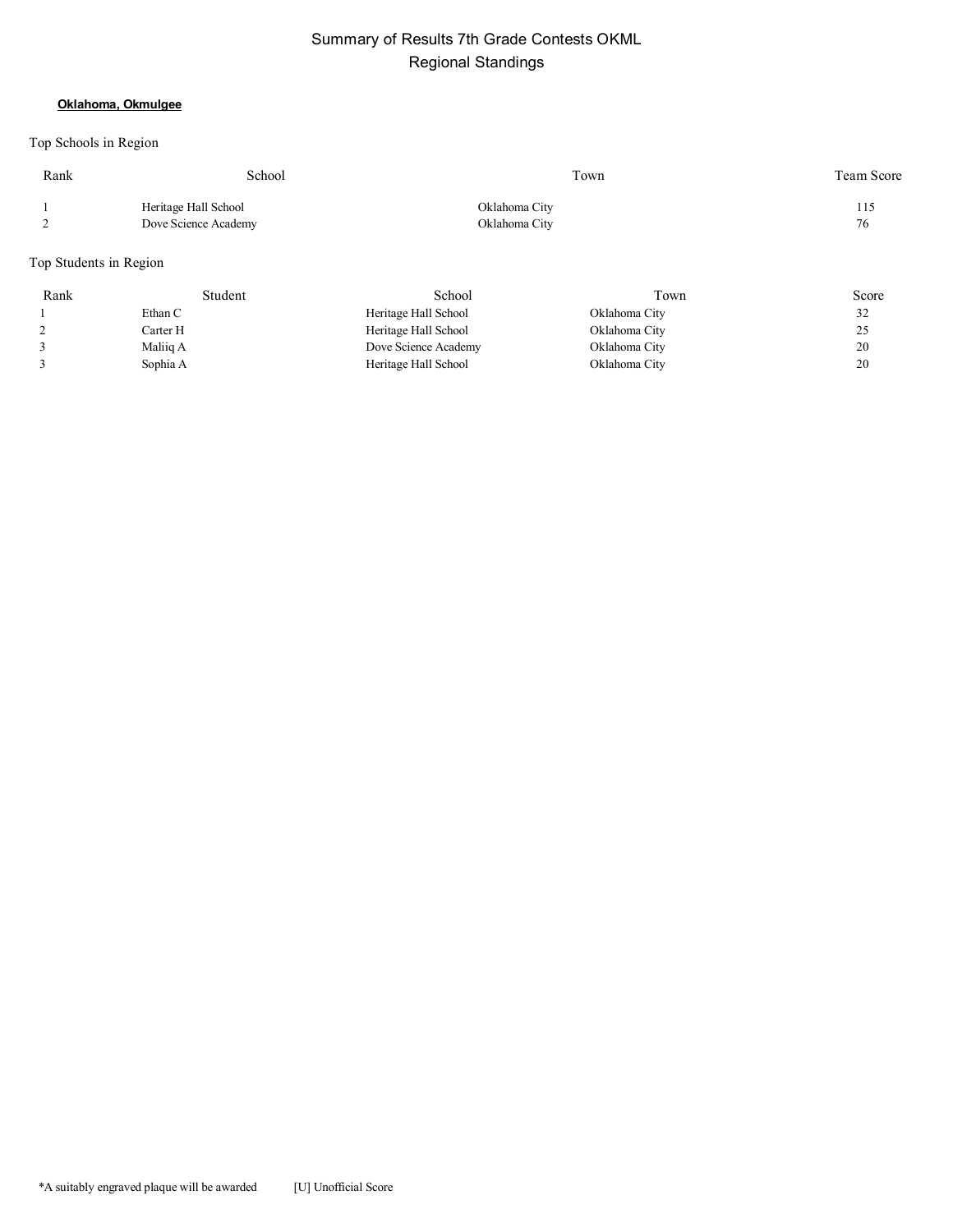## Summary of Results 8th Grade Contests OKML

## Top 2 Schools in League--8th Grade (5 Schools)

| Rank | School               | ľown          | Team Score |
|------|----------------------|---------------|------------|
| *    | Heritage Hall School | Oklahoma Citv |            |
| ∗∩   | Dove Science Academy | Oklahoma Citv |            |

## Top 18 Students in League--8th Grade

| Rank    | Student   | School                        | Town          | Score |
|---------|-----------|-------------------------------|---------------|-------|
| $*1$    | Stavros C | Heritage Hall School          | Oklahoma City | 29    |
| $*_{2}$ | Catcher G | Heritage Hall School          | Oklahoma City | 27    |
| 3       | Alex G    | Heritage Hall School          | Oklahoma City | 24    |
|         | Ashwyn P  | Dove Science Academy          | Oklahoma City | 23    |
|         | Jackson H | OK Information/Technology Sch | Edmond        | 21    |
|         | Finn M    | Heritage Hall School          | Oklahoma City | 21    |
|         | Elias V   | Dove Science Academy          | Oklahoma City | 18    |
| 8       | Fiona S   | Dove Science Academy          | Oklahoma City | 17    |
| 8       | Austin S  | Dove Science Academy          | Oklahoma City | 17    |
| 8       | Tristan W | Dove Science Academy          | Oklahoma City | 17    |
| 11      | Tasnia A  | Dove Science Academy          | Oklahoma City | 16    |
| 11      | Lenny D   | Dove Science Academy          | Oklahoma City | 16    |
| 13      | Josiah H  | Dove Science Academy          | Oklahoma City | 15    |
| 13      | Matthew L | Dove Science Academy          | Oklahoma City | 15    |
| 13      | Frank L   | Dove Science Academy          | Oklahoma City | 15    |
| 13      | Angel T   | OK Information/Technology Sch | Edmond        | 15    |
| 17      | Devonte B | Dove Science Academy          | Oklahoma City | 14    |
|         | Rogers T  | Dove Science Academy          | Oklahoma City | 14    |